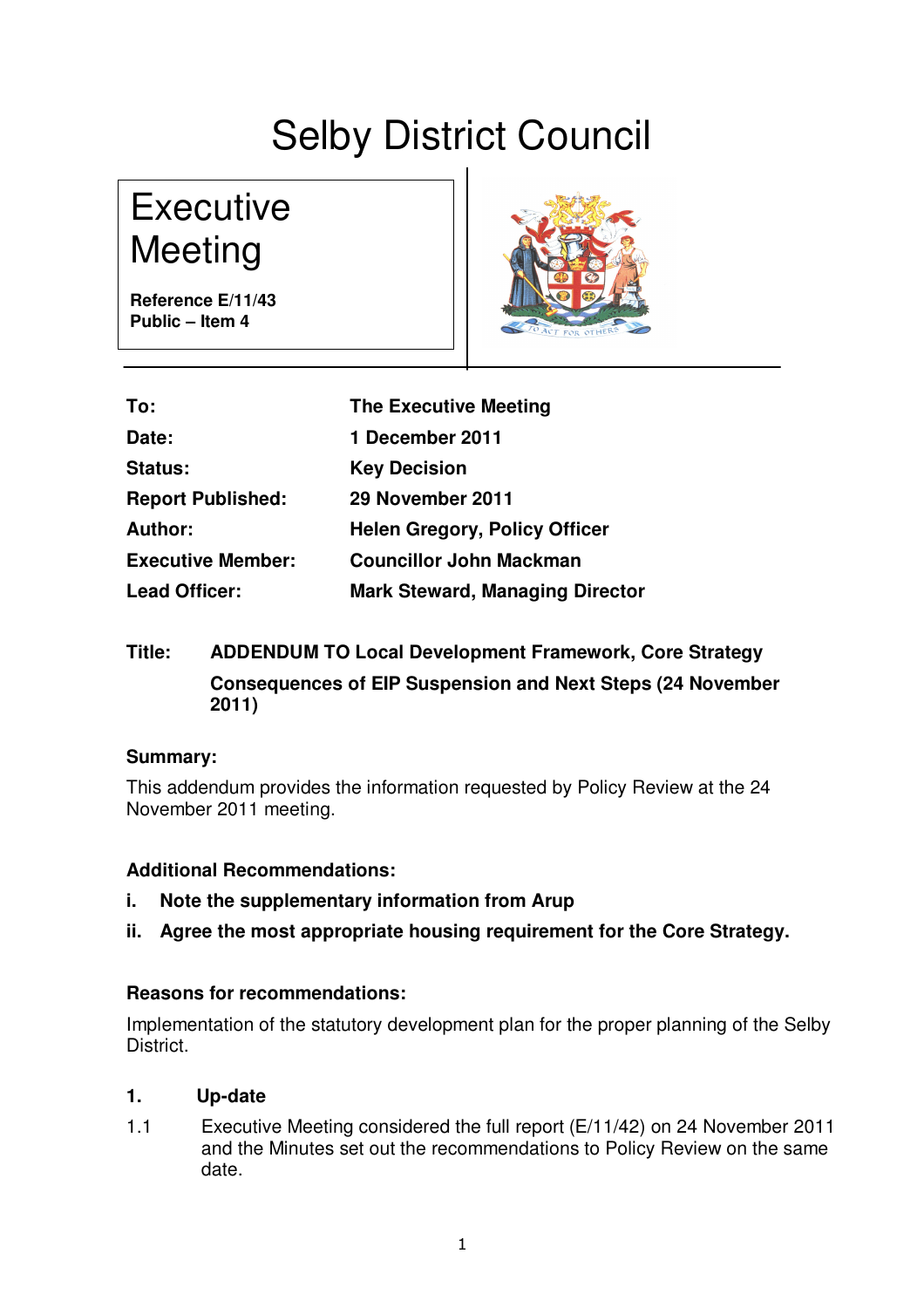- of changes to the recommendations (see Draft Minutes at Appendix 1 attached).
- 1.3 The Council has now received the further information from Consultants (Arup) regarding the evidence for the sustainability of housing growth on a range of 450 to 465 dwellings per year over the Plan period
- 1.4 Appendix 2 outlines the consultant's justification for the recommendation that 450 dwellings per year or annum (dpa) over the plan period is the most robust figure to use and highlights the pros and cons if Executive want to propose an alternative figure of 465 dpa..

# **2. Revised Figures Implications**

2.1 The comparison of the overall scale of housing requirement over the plan period for the different levels are as follows:

440 dw X 16 yrs = 7040 dw (Submission Core Strategy May 2011)

450 dw X 16 yrs = 7200 dw

465 dw  $X$  16 yrs = 7440 dw

- 2.2 Tables 3 and 4 and Appendix 8 of the 24 November 2011 Executive Meeting report, show how the 450 dpa figure would change the Core Strategy as submitted. There would be no change to the overall distribution strategy (other than the highlighted balance between the two Local Service Centres).
- 2.3 Appendix 3 of this report illustrates the revised figures if the alternative figure of 465 dpa was used.

# **3. Decision Required**

- 3.1 In order to progress the Core Strategy in accordance with the prescribed timetable for the suspension of the EIP, the Executive Meeting must decide on the most appropriate housing figure to seek to ensure that the Core Strategy is found sound by the Inspector following the reconvened EIP.
- 3.2 The factors that councillors must bear in mind are that the decision must be:
	- o Based on robust evidence
	- o Be defendable in front of third parties
	- o Deliverable
- 1.2 Policy Review (Report PR/11/9) considered the issues and proposed a number<br>of changes to the recommendations (see Drat Minutes at Appendix 1<br>and choose.<br>The Council has now received the further information from Consul 3.3 The main Executive report (E/11/42 on 24 November 2011) sets out in more detail the ongoing work which is being undertaken to establish land availability, deliverability, settlement capacity and sustainability tests. At this stage it is believed that the increase in housing numbers (to 450 or 465 dpa) can be accommodated within the established strategy in line with the Core Strategy Vision, Aims and Objectives. The Key Findings of this work will be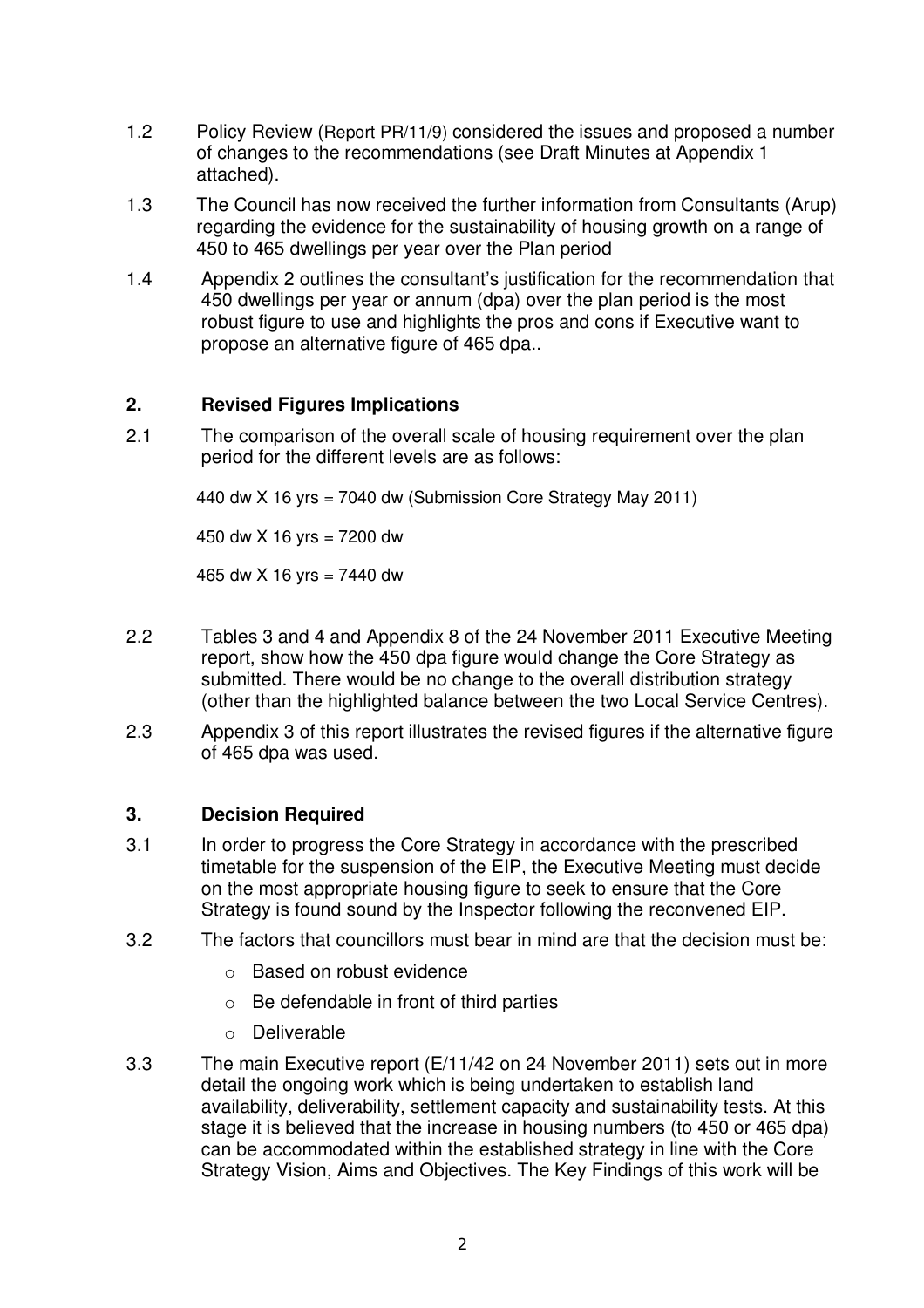available for 13 December 2011 to enable the Full Council to make the final decision based on the best evidence. The documented evidence base will be available during the consultation period and in advance of the reconvened EIP.

### **4. Officer Comments**

- 4.1 The further paper from Arup (Appendix 2) sets out in Section 5 that because 465 is very similar to 450 it would be reasonably robust given the current economic circumstances and future prospects. However past completion rates should not be the primary basis for planning for future housing growth. Further, although a plausible case could be put forward for a higher figure than the 450 dpa recommended for example taking account of under provision/delivery in neighbouring authorities; this would be contrary to the Core Strategy principles of increasing economic self containment and reducing out-commuting.
- 4.2 As outlined above and in the main report, the decision must be made on credible evidence. It is also worth noting that the housing requirement is an annual minimum target.
- 4.3 The Arup paper(s) also set out that there is a case for planning for a rate of housing delivery that is lower in the first five years. This is in the light of the evidence available leading to a cautious view being taken regarding economic recovery.
- 4.4 A suggested approach for 450 dpa might be (7200 dw over the plan period):

| $1st 6 years$ 2011 – 2017    | 400 dpa = $2400$ dw |
|------------------------------|---------------------|
| $2nd$ 10 years $2018 - 2027$ | 480 dpa = $4800$ dw |

4.5 A suggested approach for 465 dpa might be (7440 dw over the plan period):

| $1st 6 years$ 2011 – 2017       | 400 dpa = $2400$ dw   |
|---------------------------------|-----------------------|
| $2^{nd}$ 10 years $2018 - 2027$ | $510$ dpa = $5100$ dw |

Which would equate to a rounded figure of 7500 dwellings.

**Contact Details:** Helen Gregory, Policy Officer

**Appendices:**

**Appendix 1 Policy Review Draft Minutes 24 November 2011**

**Appendix 2 Arup Paper Update**

**Appendix 3 Illustration of 465 dpa**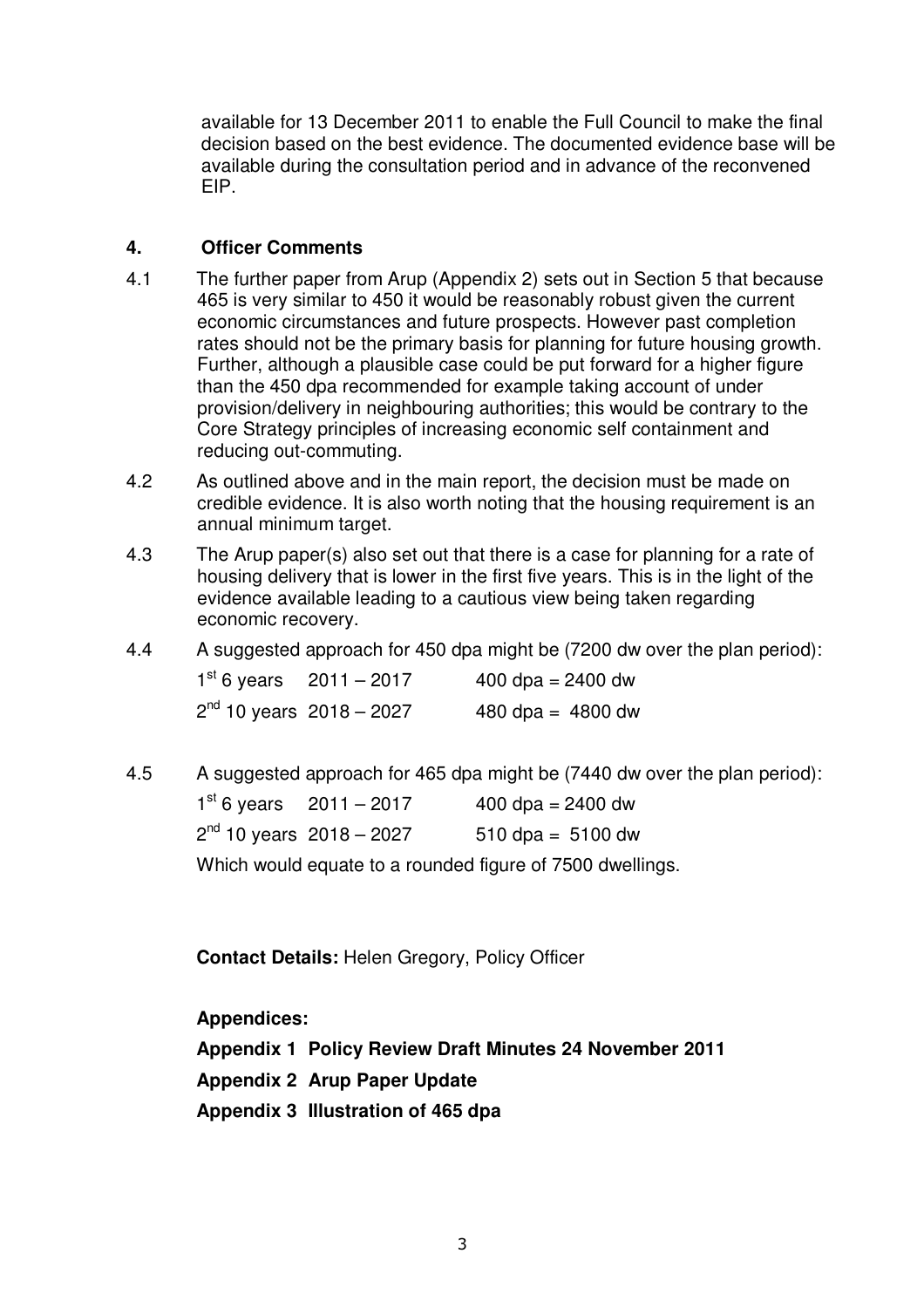# **Appendix 1 Policy Review Draft Minutes 24 November 2011**



# **Minutes**

# Policy Review Committee

Venue: Committee Room Date: 24 November 2011 Present: Councillor M Jordan (Chair), Councillor R Musgrave, Councillor R Packham, Councillor I Reynolds and Councillor Mrs A Spetch Apologies for Absence: Councillor Mrs E Metcalfe, Councillor R Sweeting, Councillor I Nutt and Councillor Davis Also Present: Councillor J Mackman and Councillor Mrs G Ivey (for part of the meeting) Officers Present: Jonathan Lund, Deputy Chief Executive; Michelle Sacks, Solicitor to the Council; Eileen Scothern, Business Manager; Helen Gregory, Policy Officer and Richard Besley, Democratic Services Officer

#### **24. Declarations of interest**

Following advice from the Deputy Chief Executive and in accordance with the Constitution and the Councillor Code of Conduct, Councillors Mackman and Mrs Ivey declared a prejudicial interest in item in 25 (The Core Strategy) by virtue of the fact that they were Executive members and had been present when the decision under scrutiny by the Policy Review Committee was made.

#### **25. Report PR/11/9 – Core Strategy – Key Decision**

The Chair presented report PR/11/9 which set out the Inspector's concerns in respect of the Selby District Core Strategy from the Examination in Public (EIP) and the implications for the Council.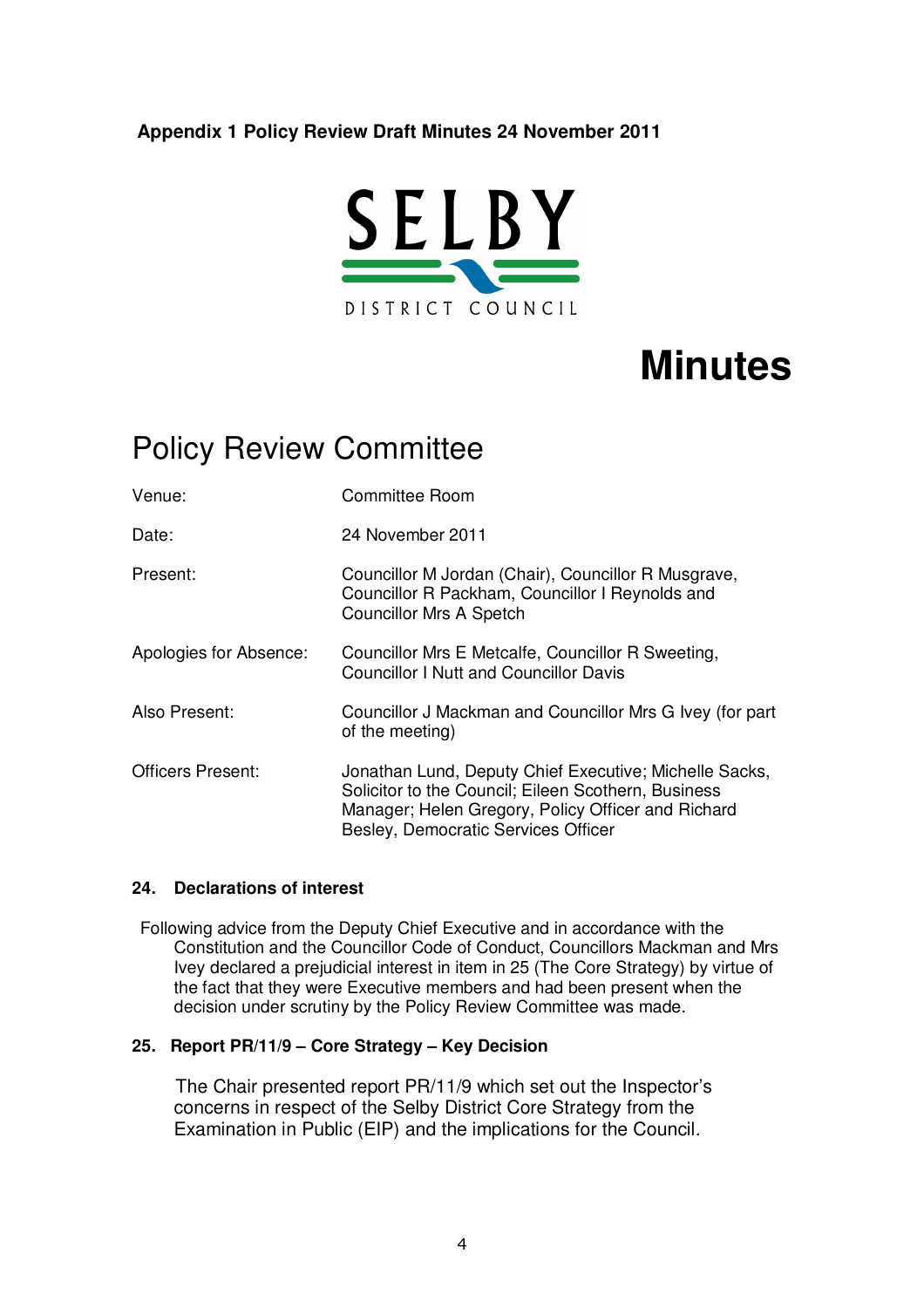The Chair asked the Business Manager to summarise the discussions from the Executive meeting which had taken place earlier in the morning. The Business Manager informed the Committee that the Executive had discussed the three main topics that prompted the adjournment of the EIP, these were:

- The overall scale of housing development over the plan period;
- The scale of housing and employment development proposed for Tadcaster and the implications for the Green Belt;
- The strategic approach to Green Belt issues.

Executive Member Councillor Mackman detailed a minor amendment made by the Executive to the Green Belt Policy. He also advised Policy Review Committee of an amendment made by the Executive to clarify the emphasis to deliver housing in the Tadcaster area.

The Committee heard that the Executive discussed the quantum of housing development over the plan period. Discussion had focused on the 450 houses per annum planned housing growth as recommended in the detailed report submitted by the Council's consultants.

Policy Review supported the Executive's request that the consultants be asked to provide further evidence to substantiate the recommendations and advice on the sustainability of housing growth figures in a range between 450 and 465 per annum.

In compliance with the Code of Conduct, and there being no further questions for the Executive members, Councillors Mackman and Mrs Ivey left the meeting.

Councillor Packham raised a number of queries regarding the proposed housing increase for Tadcaster. He informed the Committee of the debate at a recent Sherburn Parish Council meeting regarding any potential increased housing numbers for the area. The Business Manager clarified the position of the Core Strategy in relation to the Localism Act which had recently received royal accent.

The Committee discussed the decisions made by the Executive. The Chair proposed that the changes to the Core Strategy, outlined at recommendation (iii) in the Executive minutes, should be approved by the Executive acting collectively rather than an individual Executive member. It was agreed to make this recommendation to the Executive.

Councillor Packham proposed that in respect of Executive recommendation (vi) the words "as the preferred option" be removed in favour of "to accommodate the shortfall in Tadcaster". It was agreed to make this recommendation to the Executive.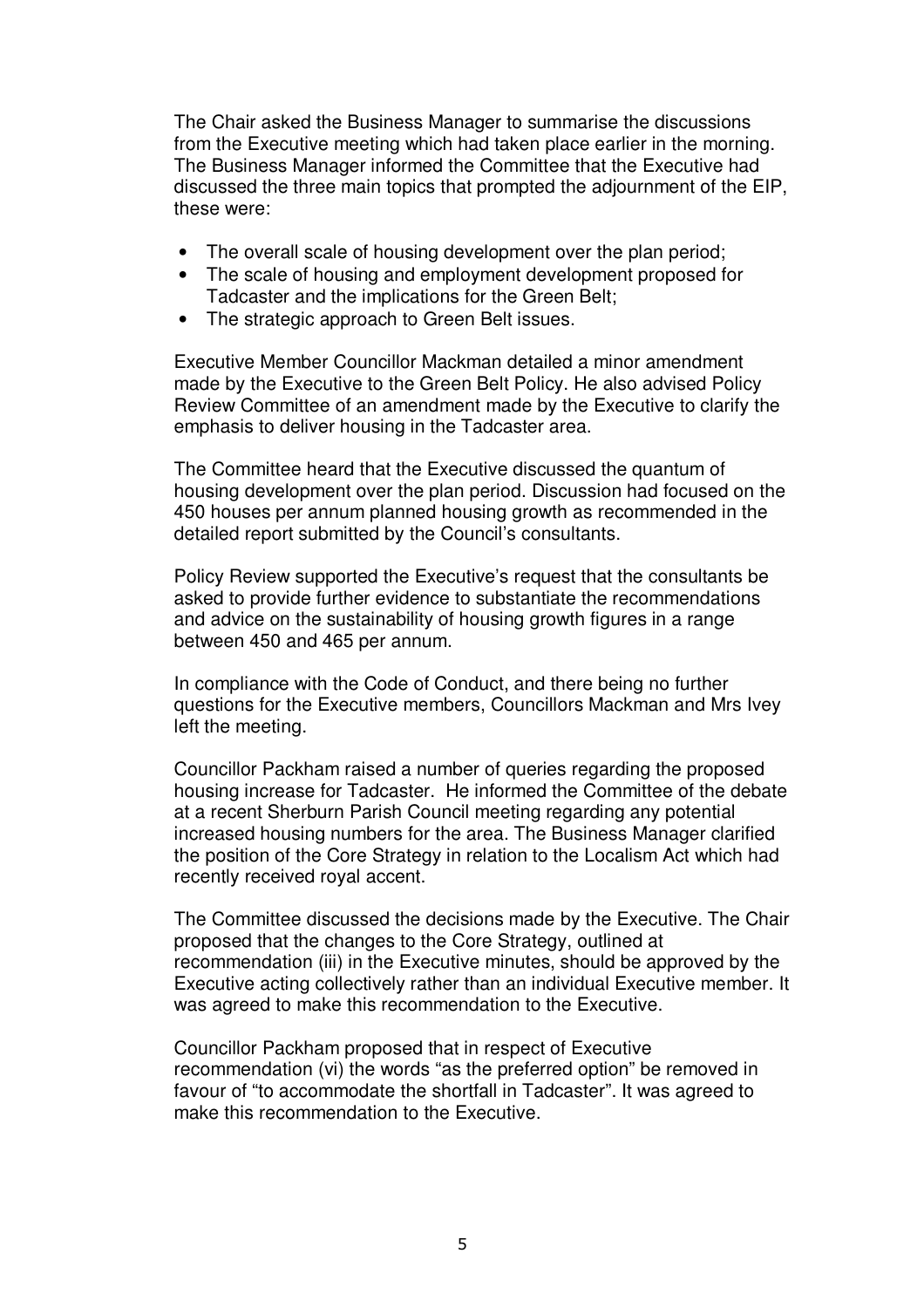**RESOLVED:**

- **(i) The note the report;**
- **(ii) To support the Executive in asking the Council's consultants to provide evidence of the sustainability of housing growth on a range of 450 to 465 dwellings;**
- **(iii) To request that the Executive amend the recommendation to read:**
- **More detailed policy proposals and Proposed Changes to the Core Strategy be developed for approval by the Executive, taking into account the Green Belt Policy as amended;**
- **(iv) To request that the Executive amend the recommendation regarding housing at Tadcaster to read:**
- **In respect of the shortfall of housing in Tadcaster, to approve Plan A to accommodate the shortfall in Tadcaster.**

The meeting closed at 2.25pm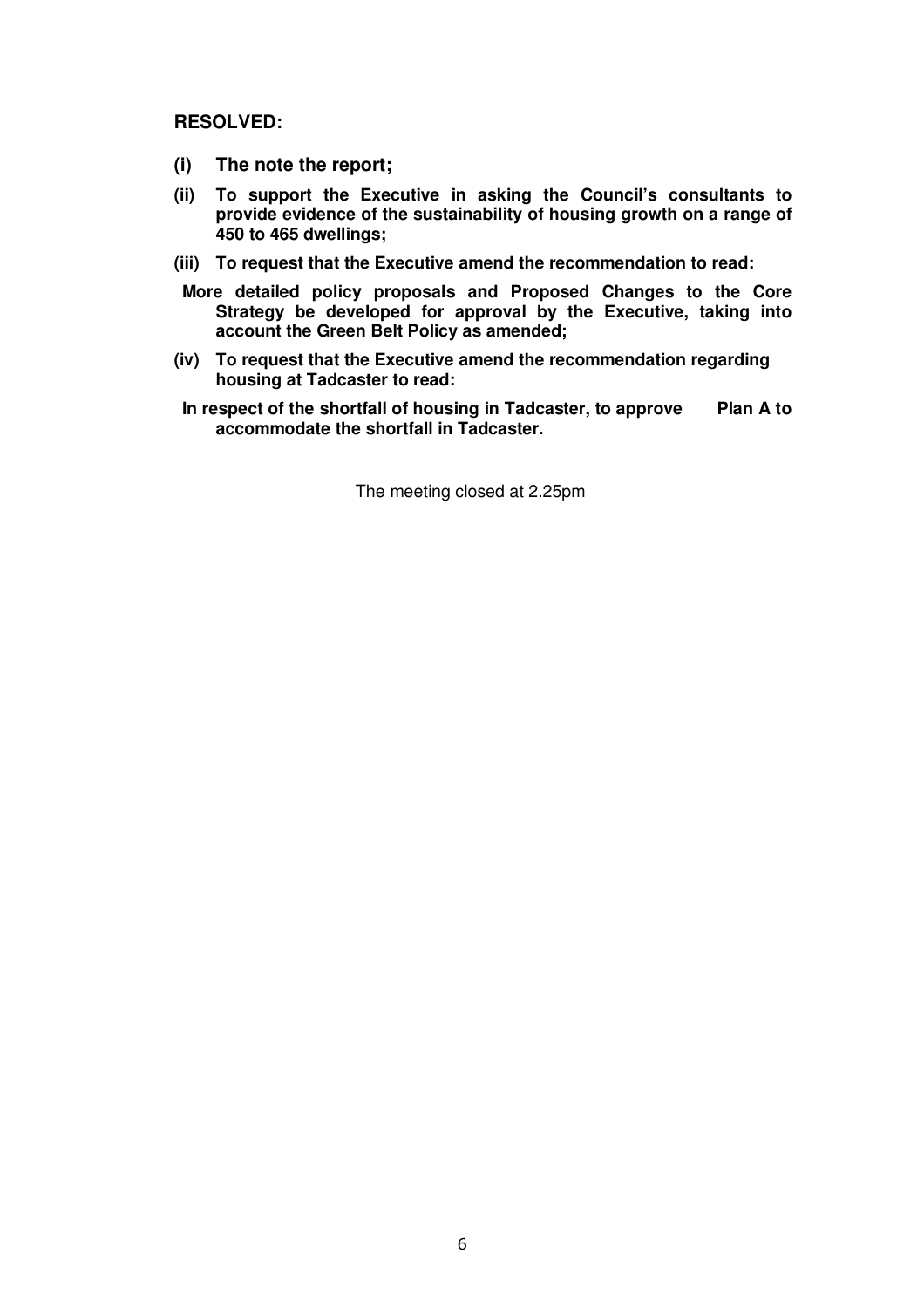# **Appendix 2 Arup Paper Update (29 November 2011)**

### **1. Selby District Housing Requirements – Supplementary Paper**

#### **Introduction**

This is a supplementary note to the Arup report for Selby District Council, *Scale of Housing growth in Selby*. This note has been produced in response to points made by Selby District Council Members at the committee meeting on 24 November 2011. Our understanding is that Members expressed the following concerns regarding the annual housing requirement figure of 450 net additional dwellings recommended in the Arup report:

- The figure of 450 is similar to the RSS figure of 440 have Arup considered the issue of the appropriate housing figure robustly and from first principles?
- Should not the most recent evidence, particularly the 2008-based household projections, be used as the basis for identifying future housing growth requirements?
- To what extent is the recommended figure of 450 based on a cautious view of future economic performance, and what would be the implications of economic recovery and faster growth in the future?
- What would be the pros and cons of a figure of 465 net additional dwellings per anum?
- Given the content of the Inspector's letter when suspending the Inquiry into the Core Strategy, what are the risks to Selby District Council recommending a figure of 450?

This note considers each of these points.

#### **2. Evidence Base and Methodology**

#### **The figure of 450 is similar to the RSS figure of 440 – have Arup considered the issue of the appropriate housing figure robustly and from first principles?**

We are confident that we have undertaken a robust and rigorous review of all of the available sources of evidence on future housing growth requirements. We have considered carefully, from first principles, the various sources of evidence on population growth, household formation, the housing market, housing completions, housing land availability, and the economy.

Our conclusions are our independent professional opinion and judgement, which we have reached on the basis of the available sources evidence and our assessment of the robustness and relevance of the sources. We have not built a quantitative model to identify the most appropriate housing growth requirement. Whilst it would be possible to do this given sufficient time and budget, in our experience the outputs from such models depend greatly on the professional judgements made on the most appropriate inputs.

The reason our recommendation of a figure of 450 net additional dwellings per annum is similar to the RSS figure of 440 is because, in our professional opinion, the 2004 based CLG household projections provide the most appropriate basis for planning for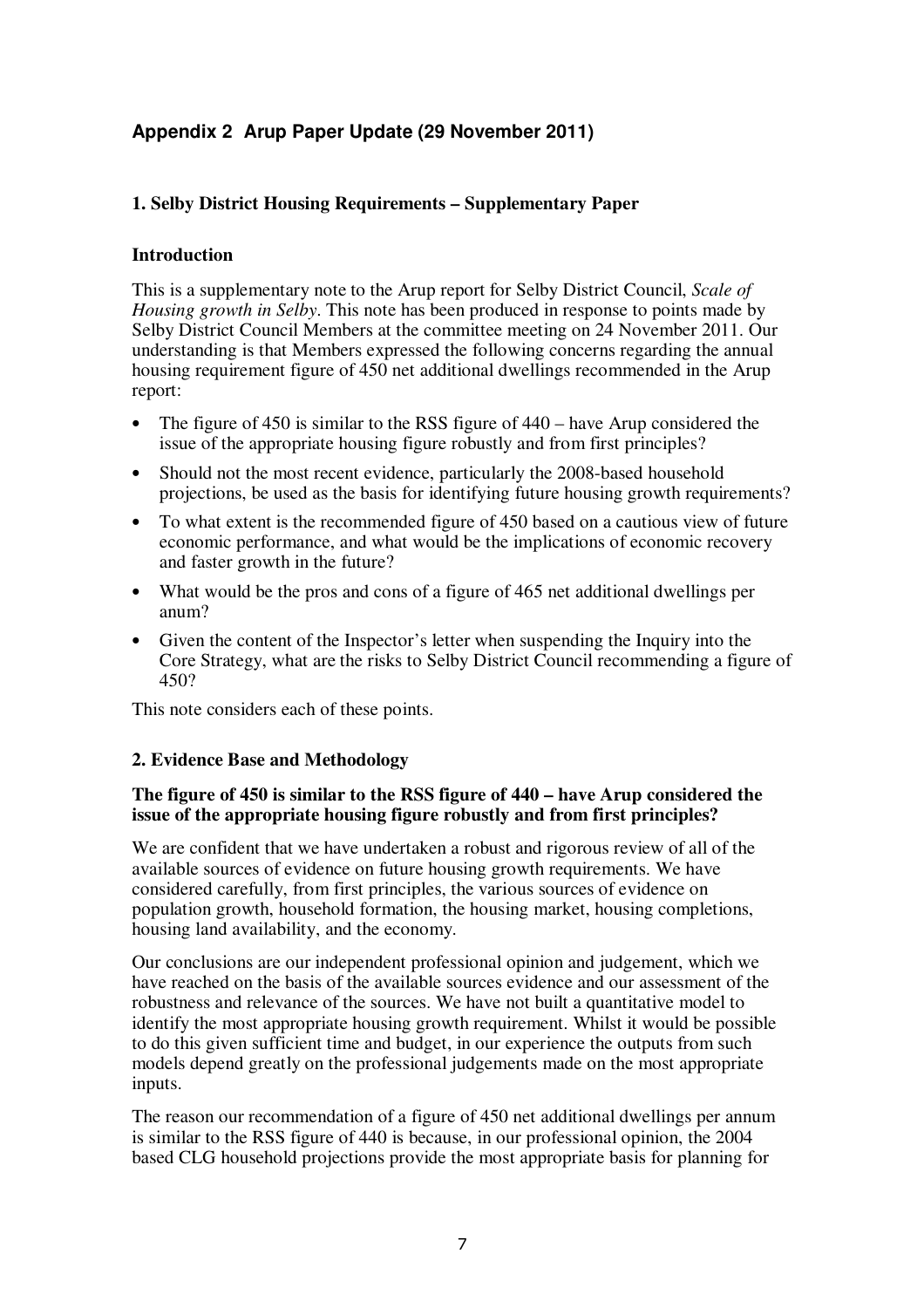future housing growth. The RSS housing growth requirements also used the 2004-based CLG household projections as the starting point for identifying future housing growth.

Our 40 page report is thorough and comprehensive. The project team have discussed the conclusions internally with senior technical staff within Arup's planning practice.

We would be willing to defend our work at the Inquiry should we be requested and commissioned to do so.

#### **3. Robustness of the 2008-based household projections**

#### **Should not the most recent evidence, particularly the 2008-based household projections be used as the basis for identifying future housing growth requirements?**

Our professional opinion is that the 2008-based CLG household projections do not provide the most appropriate basis for planning for housing growth in the current economic circumstances and future economic prospects.

The CLG household projections are based on ONS population projections, which generally project forward the trends observed in the five year period prior to the base year. The five years prior to 2008 were a period of economic boom and substantial immigration. The economic conditions today and those of the past 3 years are very different, with recent trends and future forecasts being for recession or very slow growth. In particular, weak economic growth will affect migration trends. Migration assumptions (which are influenced significantly by the economy) are a major factor in the population forecasts, and therefore also the household projections.

We are mindful in the advice in PPS3 that that Local Planning Authorities should take into account the *"Government's latest published household projections".* However we note that PPS3 goes on to say that account should also be taken of *"the needs of the regional economy, having regard to economic growth forecasts."* Our view is that most recent economic forecasts, which indicate a slow recovery to pre-recession levels of employment and economic growth, mean there is a reasonable case for not using the 2008 based forecasts. This view is supported by the fact that the North Yorkshire Strategic Market Assessment produced recently (September 2011) sets out a scenario for Selby based on up-to-date economic forecasts of only 403 net additional dwellings per annum.

Our conclusion that the 2008-based projections are not the appropriate basis for planning for housing growth is in line with other similar to the similar work we undertook for the City of York Council, and the conclusions reached by the City of York on the most appropriate basis to plan for housing growth in their draft Core Strategy.

Our view is that the 2004-based projections provide a more appropriate basis for planning for housing growth, because the economic conditions and migration patterns in the five year period up to 2004 were more similar to the current circumstances.

Evidence on past housing completions provides further weight to the conclusion that the 2004 based household projections form the most appropriate basis for identifying future requirements. The average housing completion rate between 2003/4 and 2010/11 was 465 per annum, broadly in line with the 2004 based household projections of 450 net additional dwellings per annum. The 2008 based projections are for 550 net additional dwellings per annum, but annual completions only exceeded 500 the three years from 2005/6 to 2007/8 which were at the height of the housing market boom.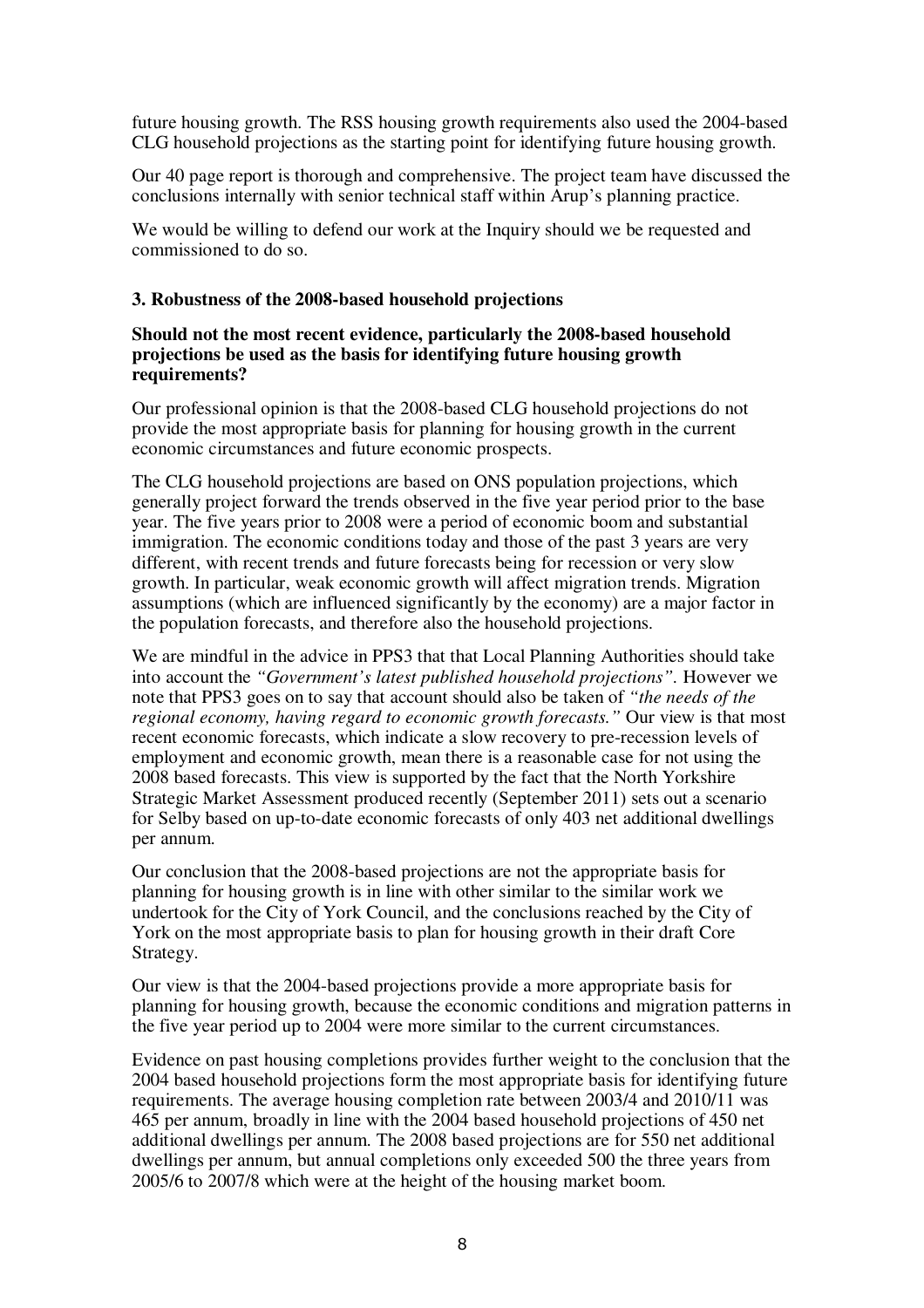In reaching our conclusion we have assumed that Selby will not accommodate housing growth generated by neighbouring authorities, as to do so would undermine one of the central policy principles of the draft Core Strategy.

#### **4. Assumptions on future economic change**

#### **To what extent is the recommended figure of 450, based on a cautious view of future economic performance, and what would be the implications of economic recovery and faster growth in the future?**

The recommendation of an annual housing growth requirement of 450 net additional dwellings is based on our view that the economic recovery is likely to be slow, with pre recession employment levels not returning until at least 2017. This view is supported by the latest available economic forecasts from the Regional Econometric Model, and it should be noted that these most recent forecasts predate the recent worsening of the Eurozone crisis. The OECD is predicting now that the UK will experience a "doubledip recession", and that recovery from this will be slow. Our view is that there is unlikely to be rapid economic an employment growth in the next 5 years, and this is supported by most of the available evidence, and by most economic commentators.

Given the extent of current economic uncertainty, our view is that there is a case for considering planning for a rate of housing delivery that is lower in the first five years of the plan period than it is in the period from 6 to 20 years, with this being reviewed in due course once future economic and demographic prospects become clearer.

### **5. Robustness of planning for 465 net additional dwellings per annum**

#### **What would be the pros and cons of a figure of 465 net additional dwellings per annum?**

An annual housing growth figure of 465 is similar to our recommended figure of 450. Therefore our view is that a figure of 465 would be reasonably robust given current economic circumstances and future prospects.

The basis for a figure of 465 is the long-term average completion rate. Our view is that past evidence on completions is useful to sense-check planned housing growth requirements derived from household projections, but should not be the primary basis for planning for housing growth. Evidence on completions can be lumpy (as a result of large schemes being delivered in any one year) and is dependent on the quality of monitoring by the local planning authority. If completions data is used as the primary basis for identifying a future housing growth requirement, some housebuilders are likely to argue a different range should be used, or that there has been undercounting of completions.

It would be possible to make a plausible case for an increase on the recommended figure of 450 net addition dwellings per annum in order to take into account underprovision or under-delivery in neighbouring authorities. However this would not be appropriate given the policy principle of the draft core Strategy to increase the economic self containment of Selby District and to reduce levels of out-commuting.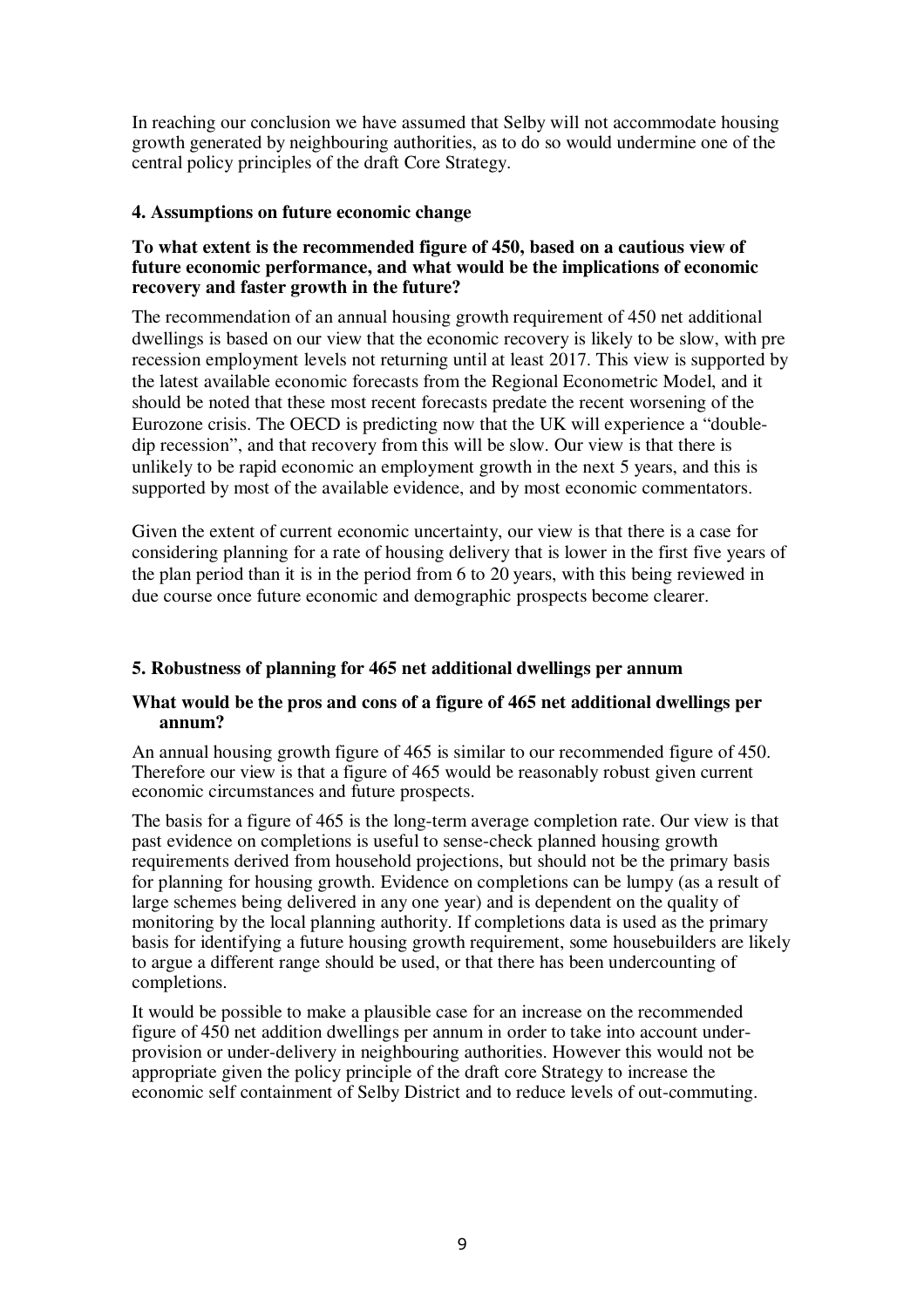#### **6. Risks**

#### **Given the content of the Inspector's letter when suspending the Inquiry into the Core Strategy, what are the risks of SDC recommending a figure of 450?**

We are confident that the recommended figure of 450 net additional dwellings per annum is robust, evidence based, and appropriate in the current circumstances. However we appreciate that this position is not without risks for Selby District Council. Housebuilders and their representatives will make a forceful case that the most recent household projections should provide the basis for identifying a future housing growth requirement, and they will cite PPS3 in support of this position. Our view is that PPS3 provides sufficient flexibility to depart from the most recent household projections, particularly given recent significant changes in the economy. However, there is a danger that the Inspector may not agree with our interpretation of PPS3.

There is also a danger that housebuilders might claim that the cautious view of future economic growth prospects that underpin the figure of 450 net additional dwellings per annum are not commensurate with the economic assumptions on which future employment land requirements have been based.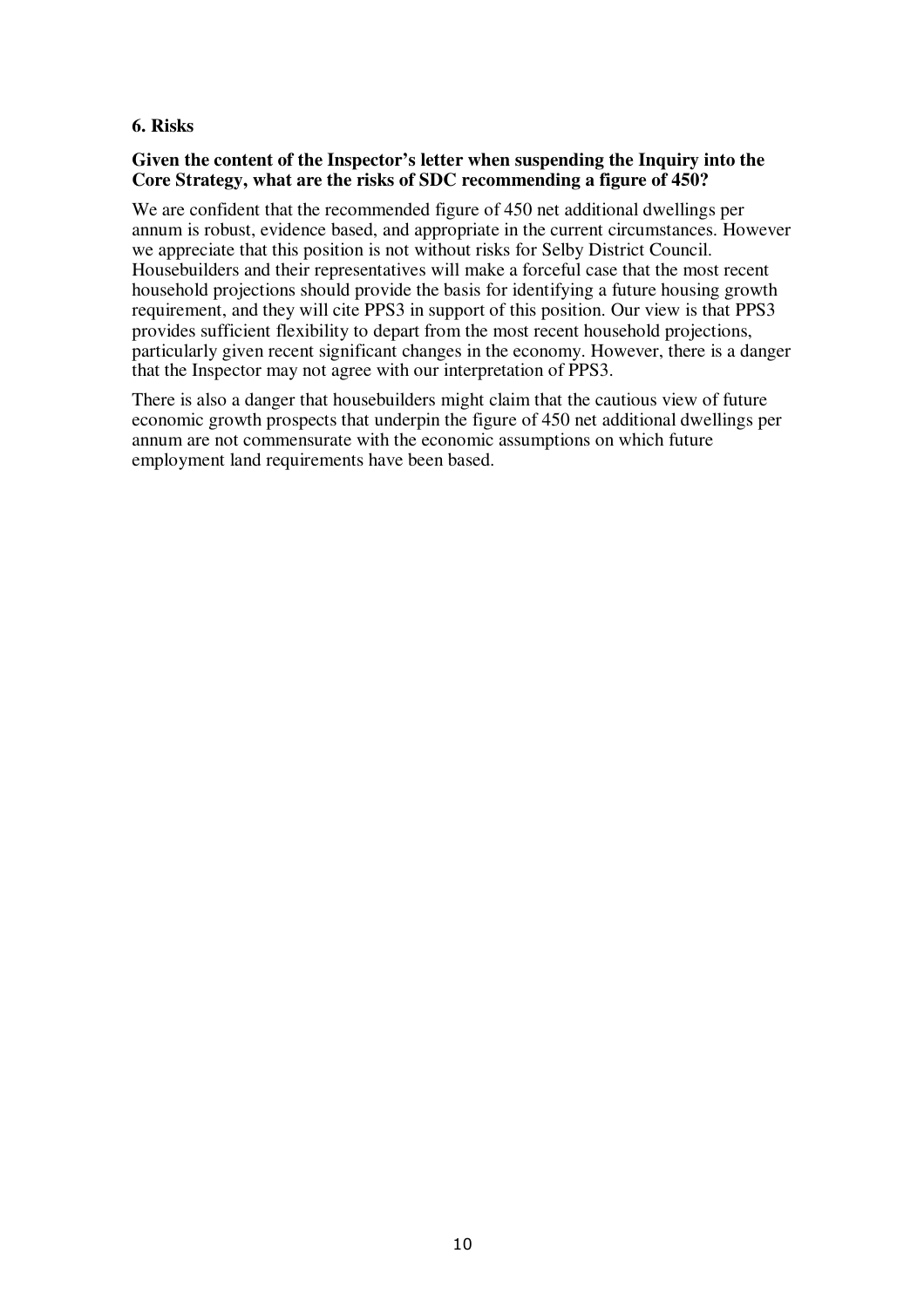# **Appendix 3 Illustration of 465 dpa**

## **REVISED Table 3 USING 465 DW**

|                                   | %              | dpa | <b>Minimum</b><br>require't<br>16 yrs total<br>2011-2027 | <b>Existing</b><br><b>PPs</b><br>$31.03.11*$ | <b>New</b><br><b>Allocations</b><br>needed<br>(dw) | $%$ of new<br>allocations |
|-----------------------------------|----------------|-----|----------------------------------------------------------|----------------------------------------------|----------------------------------------------------|---------------------------|
| Selby**                           | 51             | 237 | 3792                                                     | 1145                                         | 2647                                               | 47                        |
| Sherburn                          | 11             | 51  | 816                                                      | 74                                           | 742                                                | 13                        |
| Tadcaster                         | $\overline{7}$ | 33  | 528                                                      | 140                                          | 388                                                | $\overline{7}$            |
| Designated<br>Service<br>Villages | 29             | 135 | 2160                                                     | 286                                          | 1874                                               | 33                        |
| Secondary<br>Villages****         | $\overline{2}$ | 9   | 144                                                      | 170                                          |                                                    |                           |
|                                   |                |     |                                                          |                                              |                                                    |                           |
| <b>Total</b>                      | 100            | 465 | 7440****                                                 | 1815                                         | 5651                                               | 100                       |

\* Commitments have been reduced by 10% to allow for non-delivery.

\*\* Corresponds with the Contiguous Selby Urban Area and does not include the adjacent villages of Barlby, Osgodby, Brayton and Thorpe Willoughby.

\*\*\* Contribution from existing commitments only.

\*\*\*\* Target Land Supply Provision (465 dwellings per annum x 16 years)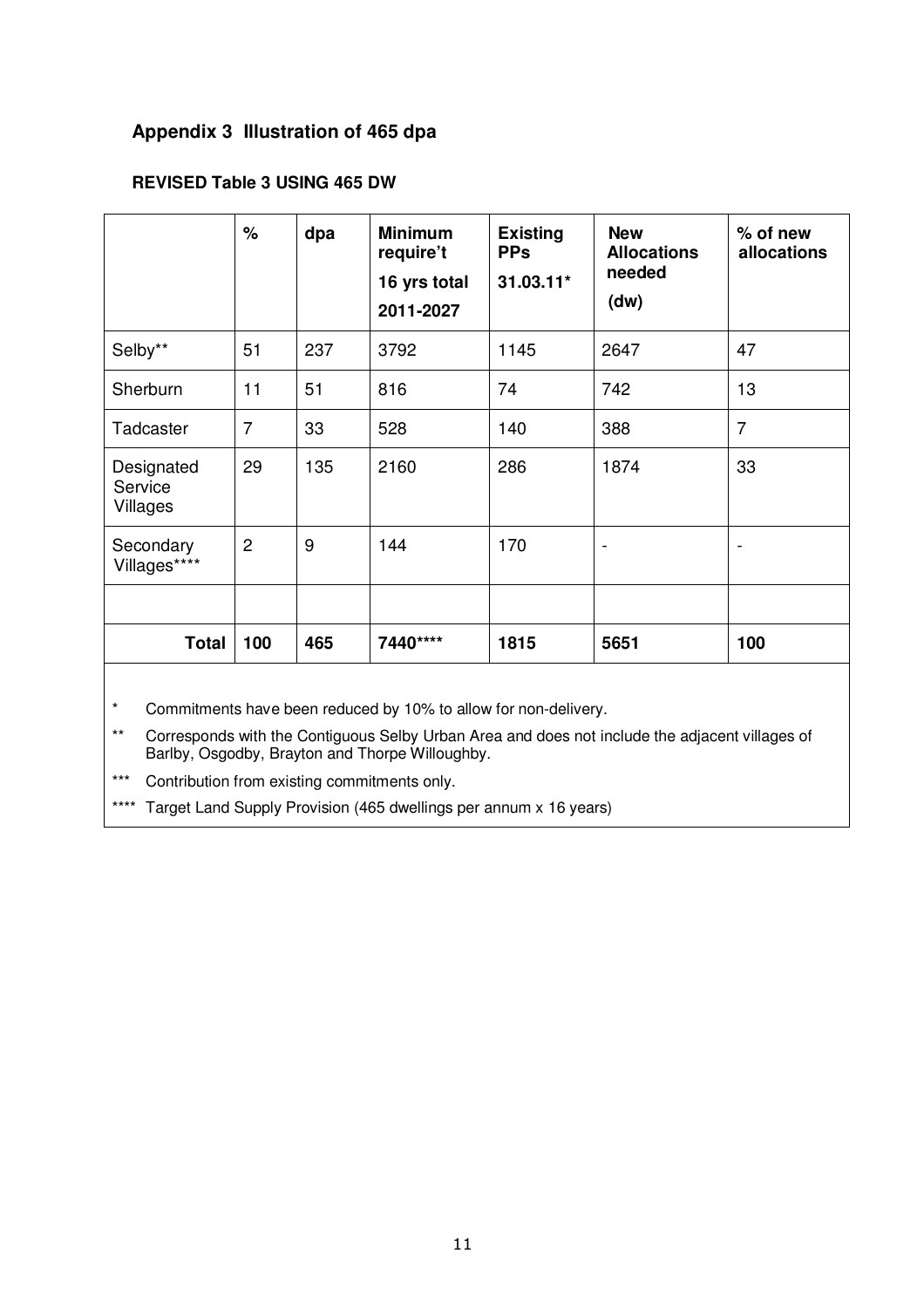#### **Comparative Change to Housing Requirement by Settlement Hierarchy**

| REVISED Table 4 if Using 465 dpa                                            |                                                             |                                                                                                                 |                                                                |                                                                       |                                                       |                                                                |                                                       |
|-----------------------------------------------------------------------------|-------------------------------------------------------------|-----------------------------------------------------------------------------------------------------------------|----------------------------------------------------------------|-----------------------------------------------------------------------|-------------------------------------------------------|----------------------------------------------------------------|-------------------------------------------------------|
| <b>Comparative Change to Housing Requirement</b><br>by Settlement Hierarchy |                                                             |                                                                                                                 |                                                                |                                                                       |                                                       |                                                                |                                                       |
|                                                                             | <b>Overall</b><br>Require<br>ment<br><b>Current</b><br>$\%$ | <b>Current</b><br>Core<br><b>Strategy</b><br>CP <sub>2</sub><br>$(440$ dpa)<br><b>New</b><br><b>Allocations</b> | <b>Overall</b><br><b>Require</b><br>ment<br><b>NEW</b><br>$\%$ | <b>New</b><br><b>Allocations</b><br><b>Required</b><br><b>450 dpa</b> | <b>Difference</b><br>between<br><b>450 and</b><br>440 | <b>New</b><br><b>Allocations</b><br><b>Required</b><br>465 dpa | <b>Difference</b><br>between<br><b>465 and</b><br>440 |
| Selby                                                                       | 51                                                          | 2336                                                                                                            | 51                                                             | 2527                                                                  | $+191$                                                | 2647                                                           | $+311$                                                |
| Sherburn                                                                    | 9                                                           | 498                                                                                                             | 11                                                             | 718                                                                   | $+220$                                                | 742                                                            | $+244$                                                |
| Tadcaster                                                                   | 9                                                           | 457                                                                                                             | $\overline{7}$                                                 | 364                                                                   | $-93$                                                 | 388                                                            | $-69$                                                 |
| Designated<br>Service<br>Villages                                           | 28                                                          | 1573                                                                                                            | 29                                                             | 1776                                                                  | $+203$                                                | 1874                                                           | $+301$                                                |
| Secondary<br>Villages                                                       | $\boldsymbol{\mathrm{3}}$                                   | $\mathbf 0$                                                                                                     | $\overline{2}$                                                 | $\mathbf 0$                                                           | $\mathbf{0}$                                          | $\overline{0}$                                                 | $\mathbf 0$                                           |
| <b>TOTAL</b>                                                                |                                                             | 4864                                                                                                            |                                                                | 5385                                                                  | $+521$                                                | 5651                                                           | $+787$                                                |
| <b>DISTRICT-</b><br><b>WIDE</b>                                             |                                                             |                                                                                                                 |                                                                |                                                                       |                                                       |                                                                |                                                       |
|                                                                             |                                                             |                                                                                                                 |                                                                | See over for Illustration of CP2 if using 465 dpa                     |                                                       |                                                                |                                                       |
|                                                                             |                                                             |                                                                                                                 |                                                                |                                                                       |                                                       |                                                                |                                                       |
|                                                                             |                                                             |                                                                                                                 |                                                                | 12                                                                    |                                                       |                                                                |                                                       |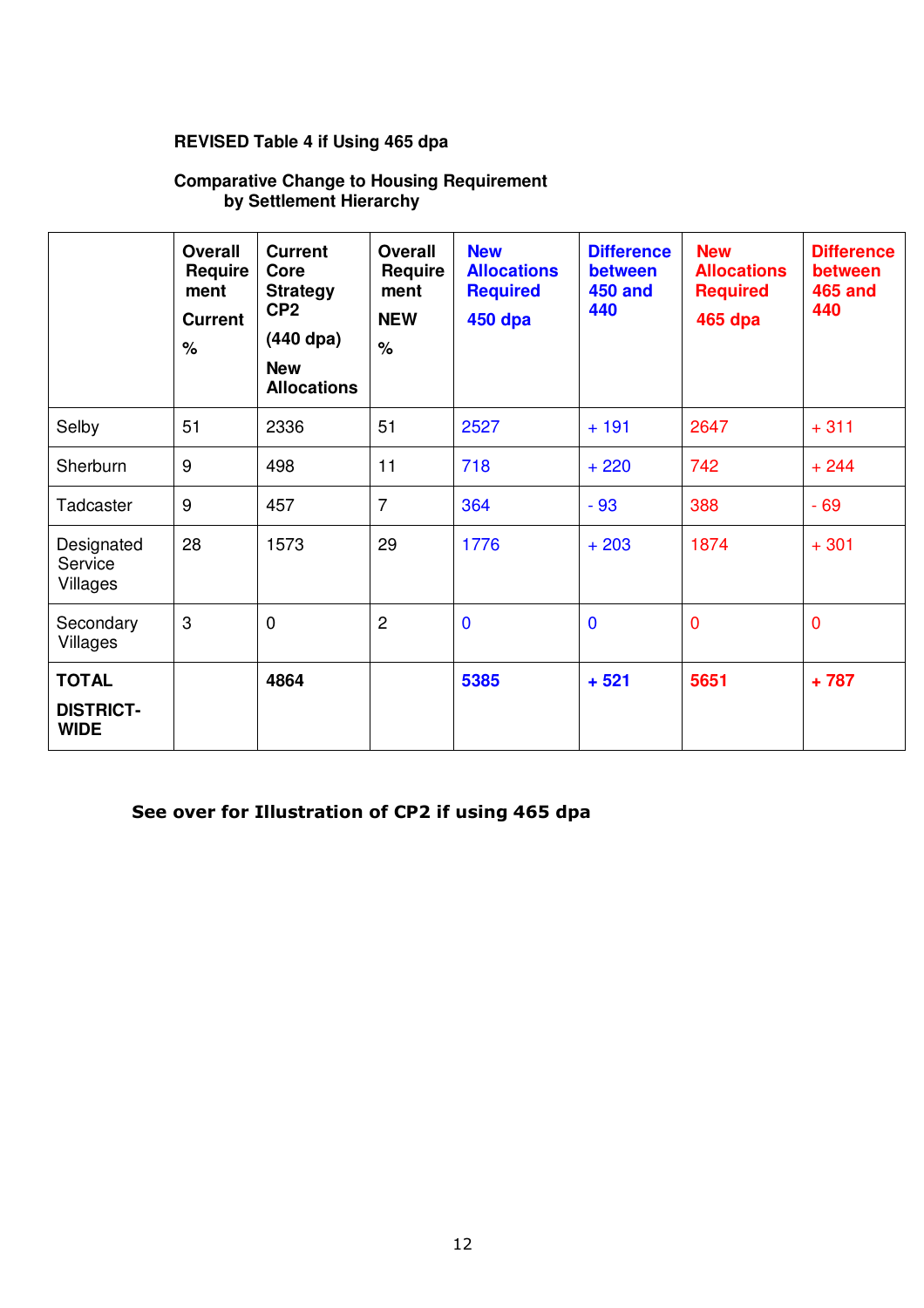### **Policy CP2 The Scale and Distribution of Housing**

**A. Provision will be made for the delivery of 465 dwellings per annum and associated infrastructure in the period up to 2027. After taking account of current commitments, housing land allocations will be required to provide for a target of 5700 dwellings between 2011 and 2027, distributed as follows:**

|                                   | $\frac{1}{2}$  | dpa | <b>Minimum</b><br>require't<br>16 yrs total<br>2011-2027 | <b>Existing</b><br><b>PPs</b><br>31.03.11* | <b>New</b><br><b>Allocations</b><br>needed<br>(dw) | $%$ of new<br>allocations |
|-----------------------------------|----------------|-----|----------------------------------------------------------|--------------------------------------------|----------------------------------------------------|---------------------------|
| Selby**                           | 51             | 240 | 3800                                                     | 1150                                       | 2700                                               | 47                        |
| Sherburn                          | 11             | 50  | 820                                                      | 70                                         | 750                                                | 13                        |
| Tadcaster                         | $\overline{7}$ | 35  | 530                                                      | 140                                        | 390                                                | $\overline{7}$            |
| Designated<br>Service<br>Villages | 29             | 130 | 2150                                                     | 290                                        | 1860                                               | 33                        |
| Secondary<br>Villages****         | $\overline{2}$ | 10  | 140                                                      | 170                                        |                                                    |                           |
|                                   |                |     |                                                          |                                            |                                                    |                           |
| <b>Total</b>                      | 100            | 465 | 7440****                                                 | 1820                                       | 5700                                               | 100                       |

\* Commitments have been reduced by 10% to allow for non-delivery.

\*\* Corresponds with the Contiguous Selby Urban Area and does not include the adjacent villages of Barlby, Osgodby, Brayton and Thorpe Willoughby.

\*\*\* Contribution from existing commitments only.

\*\*\*\* Target Land Supply Provision (465 dwellings per annum x 16 years)

- **B. In order to accommodate the scale of growth required at Selby 1000 dwellings will be delivered through a mixed use urban extension to the east of the town, in the period up to 2027, in accordance with Policy CP2A. Smaller scale sites within and/or adjacent to the boundary of the Contiguous Urban Area of Selby to accommodate a further 1700 dwellings will be identified through a Site Allocations DPD.**
- **C. Options for meeting the more limited housing requirement in Sherburn in Elmet and Tadcaster will be considered in Site Allocations DPD.**